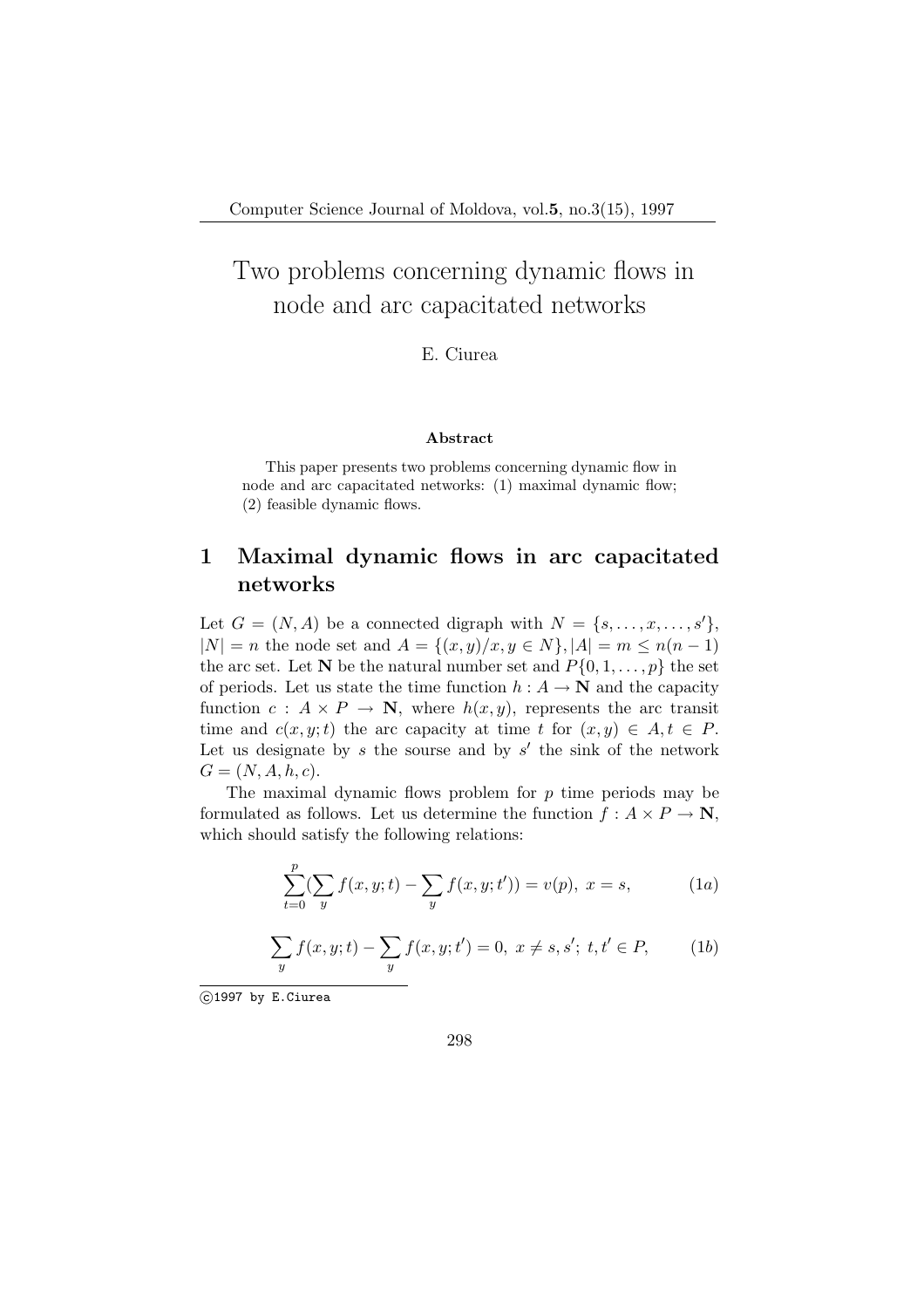$$
\sum_{t=0}^{p} \left(\sum_{y} f(x, y; t) - \sum_{y} f(x, y; t')\right) = -v(p), \ x = s', \tag{1c}
$$

$$
0 \le f(x, y; t) \le c(x, y; t), \ (x, y) \in A, t \in P,
$$
 (2)

$$
\max v(p),\tag{3}
$$

where  $t' = t - h(y, x)$ .

Ford and Fulkerson  $[5]$  have shown that a dynamic flow for p time periods in the static network  $G = (N, A, h, c)$  can be represented as a static flow in the dynamic netwoek  $G(p) = (N(p), A(p))$ , where

$$
N(p) = \{x(t)/x \in N, t \in P\}
$$
  
\n
$$
A(p) = \{(x(t), y(t')/(x, y) \in A; t, t' \in P, t' = t + h(x, y)\}
$$
  
\n
$$
c(x(t), y(t')) = c(x, y; t), (x, y) \in A; t, t' \in P, t' = t + h(x, y).
$$

In references  $[2]$ ,  $[3]$  it is shown that a dynamic flow for p time periods in the static network  $G = (N, A, h, c)$  is equivalent with a dynamic flow for the same time periods in the static network  $G'(p) =$  $(N'(p), A'(p), h', c')$  and can be represented as a static flow in the dynamic network  $G^*(p) = (N^*(p), A^*(p), h^*, c^*).$ 

The networks  $G'(p)$  and  $G^*(p)$  may be constructed as follows. Let  $d(s, x)$  be the length of the shortest route from the sorce s to the node x and  $d(x, s'$  the length of the shortest route from the node x to the sink s', with respect to  $h(x, y)$ . Computing  $d(s, x)$ ,  $d(x, s')$  for all  $x \in N$  is performed by means of the usual shortest path algorithms and is not discussed in this paper. Let us consider:

$$
P(x) = \{t/t \in P, \ d(s,x) \le t \le p - d(x,s')\}, \ x \in N,
$$

 $P(x,y) = \{t/t \in P, d(s,x) \le t \le p - (h(x,y) + d(x,s'))\}, (x,y) \in A.$ 

The network  $G'(p) = (N'(p), A'(p), h', c')$  may be constructed as follows:

$$
N'(p) = \{x/x \in N, P(x) \neq \emptyset\},\
$$

$$
299\,
$$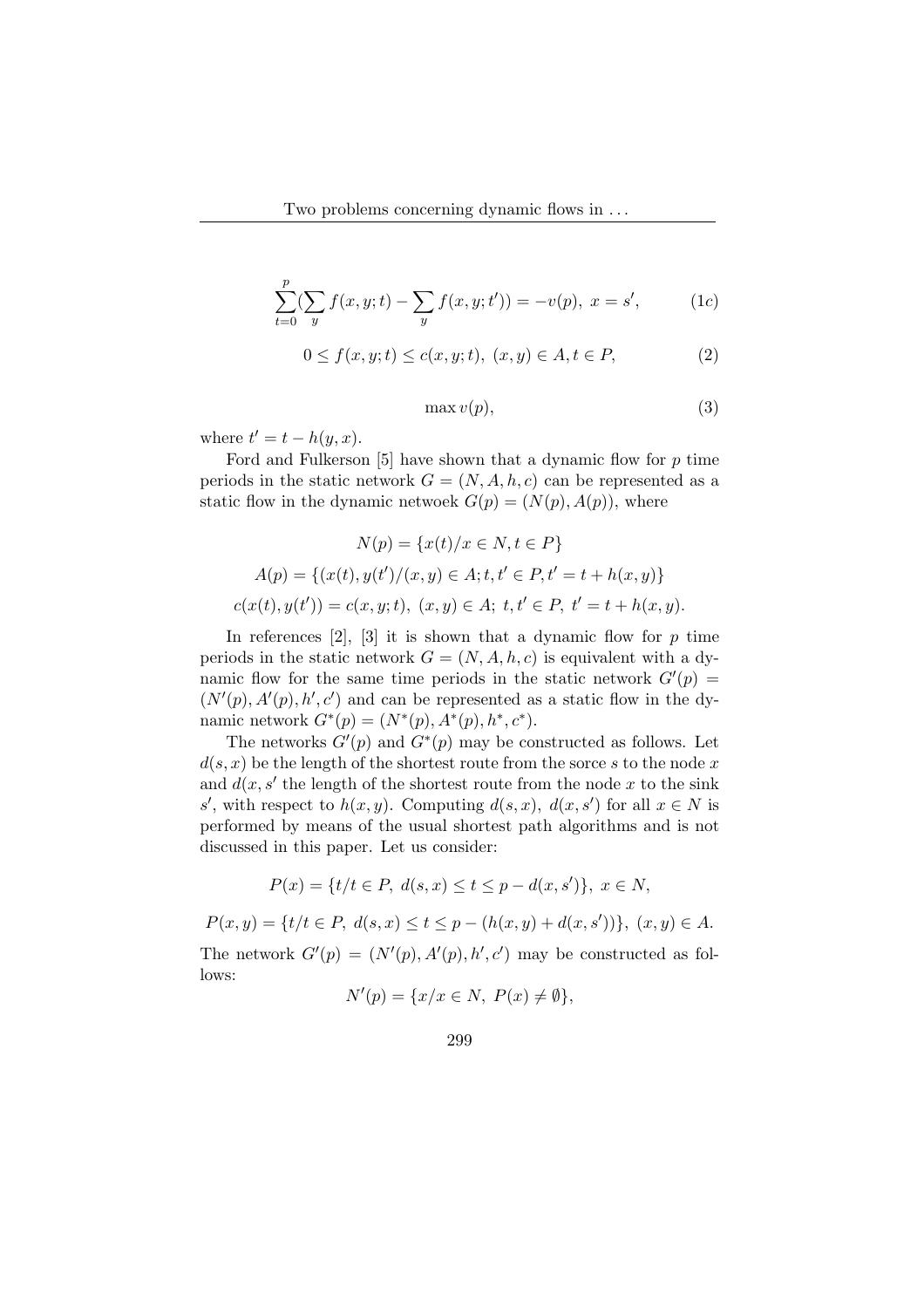$$
A'(p) = \{(x, y)/(x, y) \in A, \ P(x, y) \neq \emptyset\},\
$$

and  $h', c'$  are the restrictions to  $A'(p)$ .

The network  $G^*(p) = (N^*(p), A^*(p), h^*, c^*)$  is constructed from the network  $G'(p)$  in the following manner:

$$
N^*(p) = \{x(t)/x \in N'(p), t \in P(x)\}
$$

$$
A^*(p) = \{(x(t), y(t')/(x, y) \in A'(p); t \in P(x, y), t' = t + h(x, y)\}\
$$

$$
c^*(x(t), y(t')) = c(x, y; t), \ (x, y) \in A'(p); \ t \in P(x, y), \ t' = t + h(x, y).
$$

The network  $G'(p)$  is, in general, a partial subnetwork of G and the network  $G^*(p)$  is allways a partial subnetwork of  $G(p)$ .

A dynamic flow problem is said to be stationary if the network parameters such as capacities, arc traversal times, and so on, are constant over time  $(h: A \to \mathbb{N}, c: A \to \mathbb{N}, \text{ and so on}).$ 

In the references [3], [5] are presented algorithms for maximum value dynamic flow problem. In the stationary case it does not require the construction of time-expanded network  $G(p)$  or  $G^*(p)$  for solving this problem for any  $p$ . Show that maximum value dynamic flow in the stationary case can be generated from a maximum value and minimum time static flow  $F'(p)$  in network  $G'(p)$ . The maximum dynamic flow algorithm dor the stationary case is as follows.

**Stage 1** Perform the maximum value and minimum time static flow  $F'$  in static network  $G'(p)$ .

**Stage 2** Decompose  $f'$  into a set of fllow paths  $w'_1, \ldots, w'_k$  from s to  $s'$  respectively carrying  $g'_1, \ldots, g'_k$  flow from s to  $s'.$ 

**Stage 3** For  $i = 1, ..., k$  send  $g'_i$  flow units from s to s' along flow  $path w'_{i}$  starting out from s at time periods 0 and repeat it after each time period as long as there is enough time left in the horizon for the flow along the path to arrive at the sink.

The flow cunstructed above is referred to as a maximal temporally repeated flow.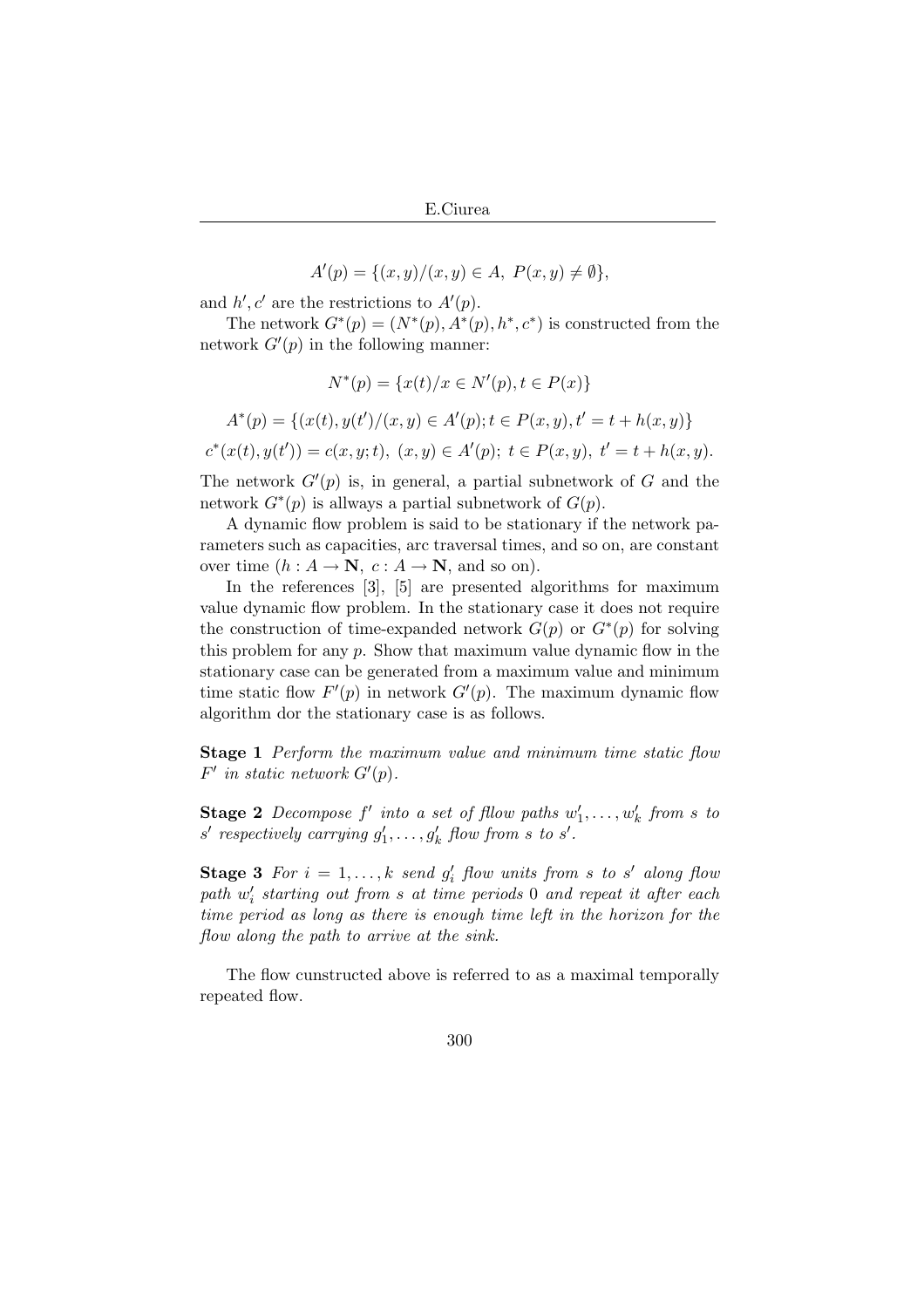## 2 Maximal dynamil flows in node and arc capacitated networks

In Section 1, we studied the maximal dynamic flow problem with capacity function  $c: A \times P \to \mathbb{N}$ . In the present section we extended capacity function to  $k : N \times P \to \mathbb{N}$ . Our objective is to find a maximal dynamic flow for  $p$  time periods from the source  $s$  to the sink  $s'$ in G subject to both arc and node capacities. The problem may be formulated as follows. Let us determine the function  $f: A \times P \to \mathbb{N}$ , with should satisfy the  $(1)$ ,  $(2)$ ,  $(3)$  and

$$
\sum_{y} f(x, y; t) \le k(x; t), \ x \ne s', \ t \in P \tag{2b}
$$

$$
\sum_{y} f(y, s'; t) \le k(s'; t), \ t \in P \tag{2c}
$$

This problem can be converted to the arc capacity case by the following procedure. Let  $\widetilde{G} = (\widetilde{N}, \widetilde{A}, \widetilde{h}, \widetilde{c})$  be the network derived from  $G = (N, A, h, c, k)$  in accordance with the following rules. To each node  $x \in N$  there correspond two nodes  $x_1, x_2 \in \widetilde{N}$  such that if  $(x, y) \in A$ , then  $(x_2, y_1) \in \widetilde{A}$ . In addition, for each  $x \in N$ , there is an  $(x_1, x_2) \in \widetilde{A}$ . The arc time  $\tilde{h}$  and the arc capacity  $\tilde{c}$  defined on  $\tilde{A}$  is given by

$$
\widetilde{h}(x_2, y_1) = h(x, y), \ \widetilde{c}(x_2, y_1; t) = c(x, y; t), \ (x, y) \in A, t \in P,
$$

$$
\widetilde{h}(x_1, x_2) = 0, \ \widetilde{c}(x_1, x_2; t) = k(x; t), \ x \in N, \ t \in P.
$$

With this representation, it is clear that for any dynamic flow  $f$  for  $p$ time periods from  $s$  to  $s'$  in  $G$  that does not exceed the node capacities, there corresponds an equivalent dynamic flow  $\tilde{f}$  for p time periods from  $s_1$  to  $s'_2$  in  $\overline{\overset{\sim}{G}}$  by taking

$$
\widetilde{f}(x_2, y_1; t) = f(x, y; t), (x, y) \in A, t \in P,
$$
  

$$
\widetilde{f}(x_1, x_2; t) = \sum_{y} f(x, y; t), x \neq s', t \in P,
$$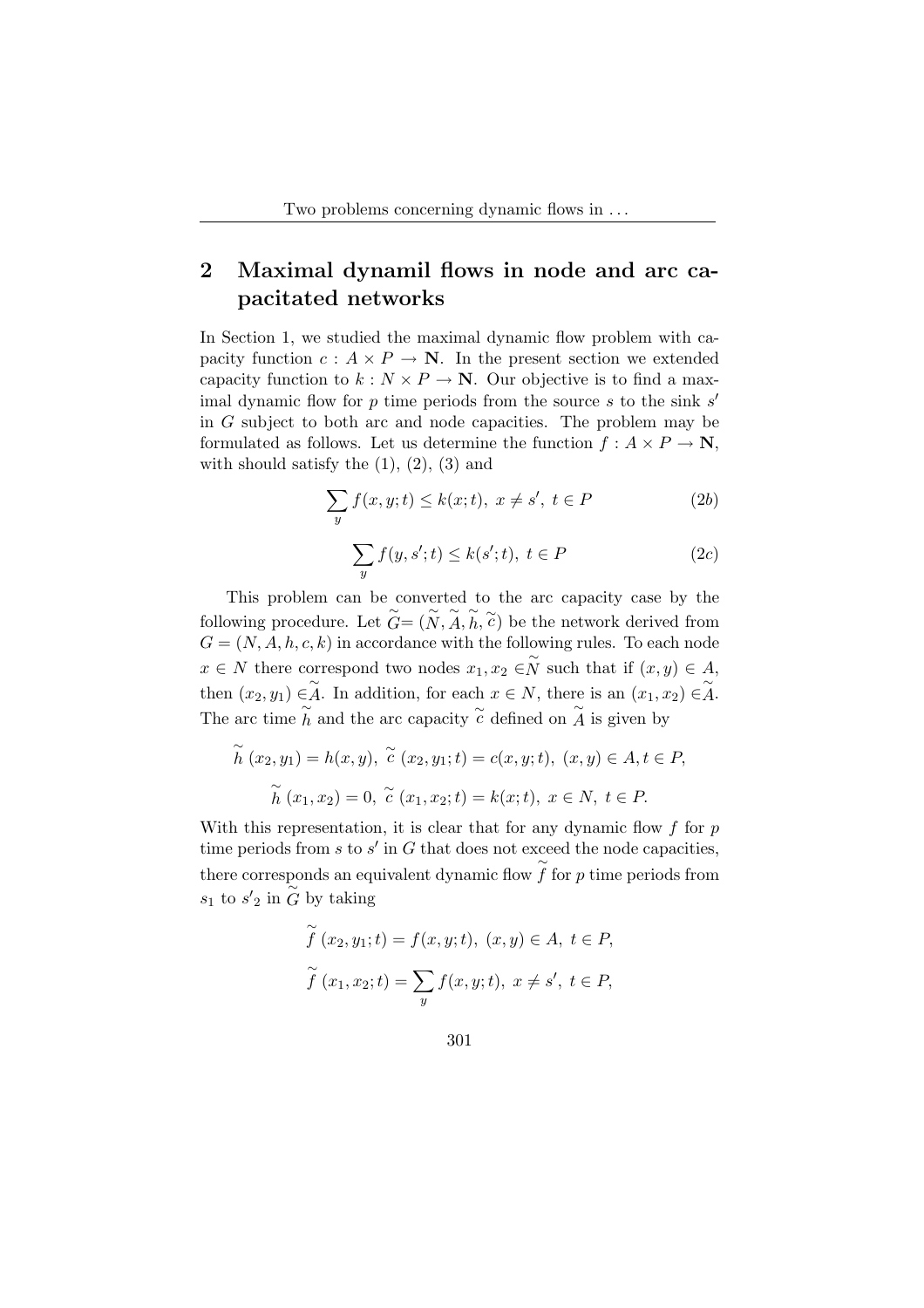E.Ciurea

$$
\widetilde{f}(s_1', s_2'; t) = \sum_{y} f(y, s'; t), \ t \in P,
$$

and vice versa.

It is clear that a dynamic flow for  $p$  time periods in the static network  $G = (N, A, h, c, k)$  is equivalent with a dynamic flow for the same time periods in the static network  $G'(p) = (N'(p), A'(p), h', c', k')$ and can be represented as a static flow in the dynamic network  $G^*(p)$  =  $(N^*(p), A^*(p), h^8, c^*, k^*)$ . The networks  $G'(p) = (N'(p), A'(p), h', c', k')$ and  $G^*(p) = (N^*(p), A^*(p), h^*, c^*, k^*)$  may be constructed as  $G'(p) =$  $(N'(p), A'(p), h', c')$  and  $G'(p) = (N'(p), A'(p), h', c')$  from Section 1 and in addition k' is the restriction to  $A'(p)$ ,  $k^*(x(t)) = k(x;t)$ ,  $x \in$  $N'(p), t \in P(x).$ 

In the present section we consider that node and arc capacities remains unchanged through time, i.e., the problem is stationary

$$
c(x, y; t) = c(x, y), (x, y) \in A, t \in P,
$$
\n(4a)

$$
k(x; t) = k(x), \ (x) \in N, \ t \in P,
$$
 (4b)

The arcs in A and the nodes in N are arranged in some order, and  $h = (h(x, y)), c = (c(x, y)), f = (f(x, y)), k = (k(x))$  denote the time, arc cpacity, flow and node capacity vectors in which these quantities are ordered in the same order as arcs in A and N.

A maximum dynamic flow for stationary case can be found with the algorithm presented in Section 1 with the remark that in Stage 1 perform the maximum value and minimum time static flow  $\widetilde{f}$  $\prime$ in static network  $\widetilde{G}'(p)$  is performed.

### 3 Feasible dynamic flows in node and arc capacitated networks

In Scetion 2, we studied the maximum dynamic flow problem in a node and arc capacitated networks. In the present section, we extended the feasibility theorems to node and arc capacitated networks.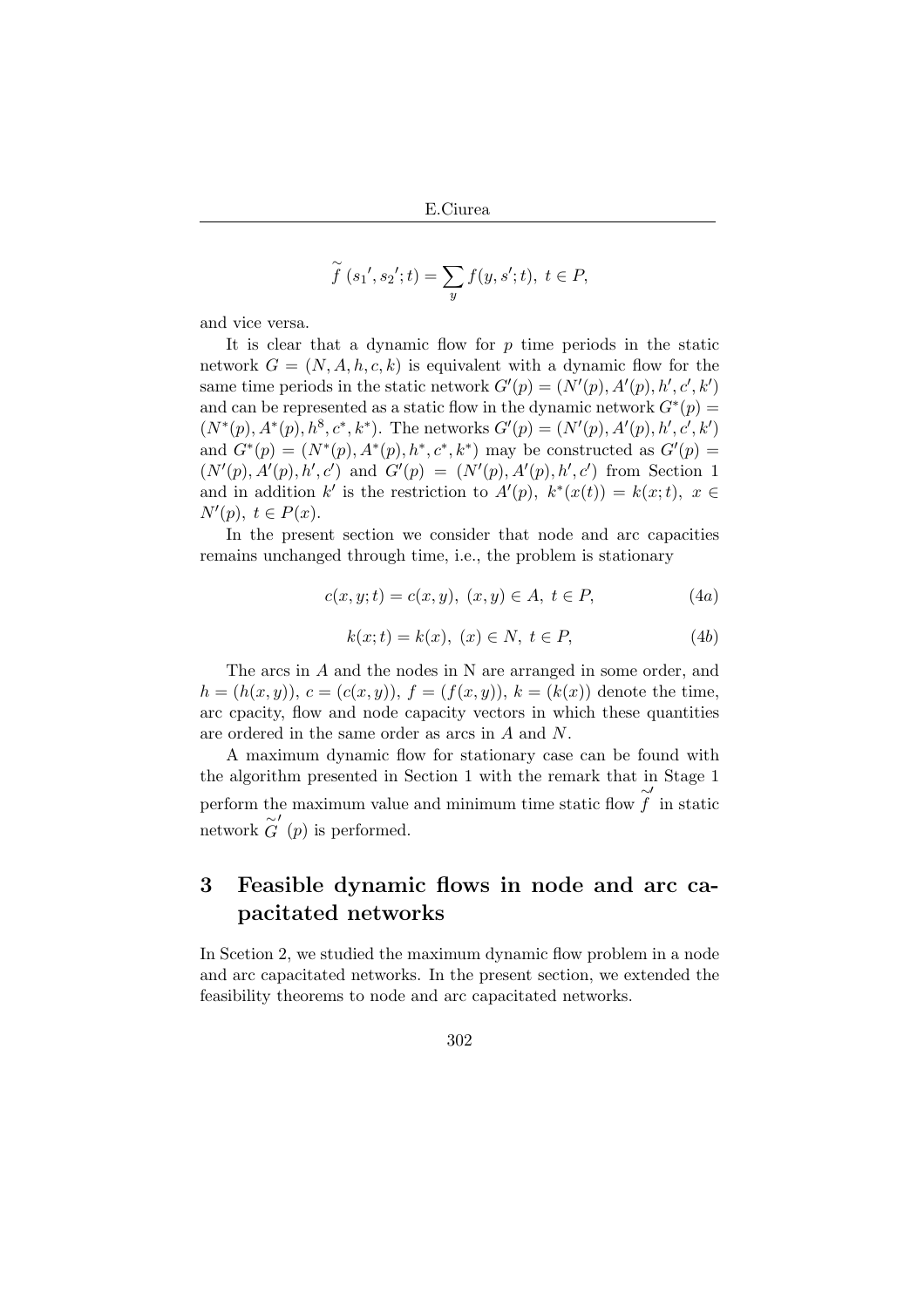Associate with s, nonnegative real number  $q(t)$  called the supply of source s at time t and with s', nonnegative real number  $q'(t)$  called the demand of sink s' at time  $t, t \in P$ .

The objective is to determine the existence of a flow in  $G =$  $(N, A, h, c, k)$  so that the demands at the sink can be fulfilled from the supplies at the source s satisfying the constraints

$$
\sum_{y} f(s, y; t) - \sum_{y} f(y, s; t') \le q(t), \ t \in P,
$$
 (5a)

$$
\sum_{y} f(x, y; t) - \sum_{y} f(y, x; t) = 0, \ x \neq s, s', \ t \in P,
$$
 (5b)

$$
\sum_{y} f(y, s'; t) - \sum_{y} f(s', y; t) \le q'(t), \ t \in P,
$$
 (5c)

$$
0 \le f(x, y; t) \le k(x; t), \ (x, y) \in A, \ t \in P,
$$
 (6a)

$$
\sum_{y} f(x, y; t) \le k(x; t), \ x \ne s', \ t \in P,
$$
\n(6b)

$$
\sum_{y} f(x, y; t) \le k(x; t), \ t \in P,\tag{6b}
$$

where  $t = t - h(y, x)$ .

If such solution exists, we say that the condtraints  $(5)$ ,  $(6)$  are feasible. Otherwise, they are infeasible.

If  $X^*(p)$  is a subset of  $N^*(p)$  and write  $\overline{X}^* = N^*(p) - X^*(p)$ , then a path from a node in  $X^*(p)$  to a node in  $\overline{X}^*(p)$  is called a path from  $X^*(p)$  to  $\overline{X}^*(p)$ . A generalized static disconnecting set from  $X^*(p)$  to  $\overline{X}^*(p)$  in dynamic network  $G^*(p) = (N^*(p), A^*(p), c^*, k^*)$  is a collection od nodes and arcs of  $G^*(p)$  such that every path from  $X^*(p)$  to  $\overline{X}^*(p)$  has at least a node or an arc belonging to the collection. Denote by  $D^*(X^*(p), \overline{X}^*(p))$  a generalized static disconnecting set from  $X^*(p)$  to  $\overline{X}^*(p)$  in  $G^*(p) = (N^*(p), A^*(p), c^*, k^*)$ . Then the capacity  $c^*(D^*(X^*(p), \overline{X}^*(p)))$  is defined to be the sum of the capacities of its constituient elements: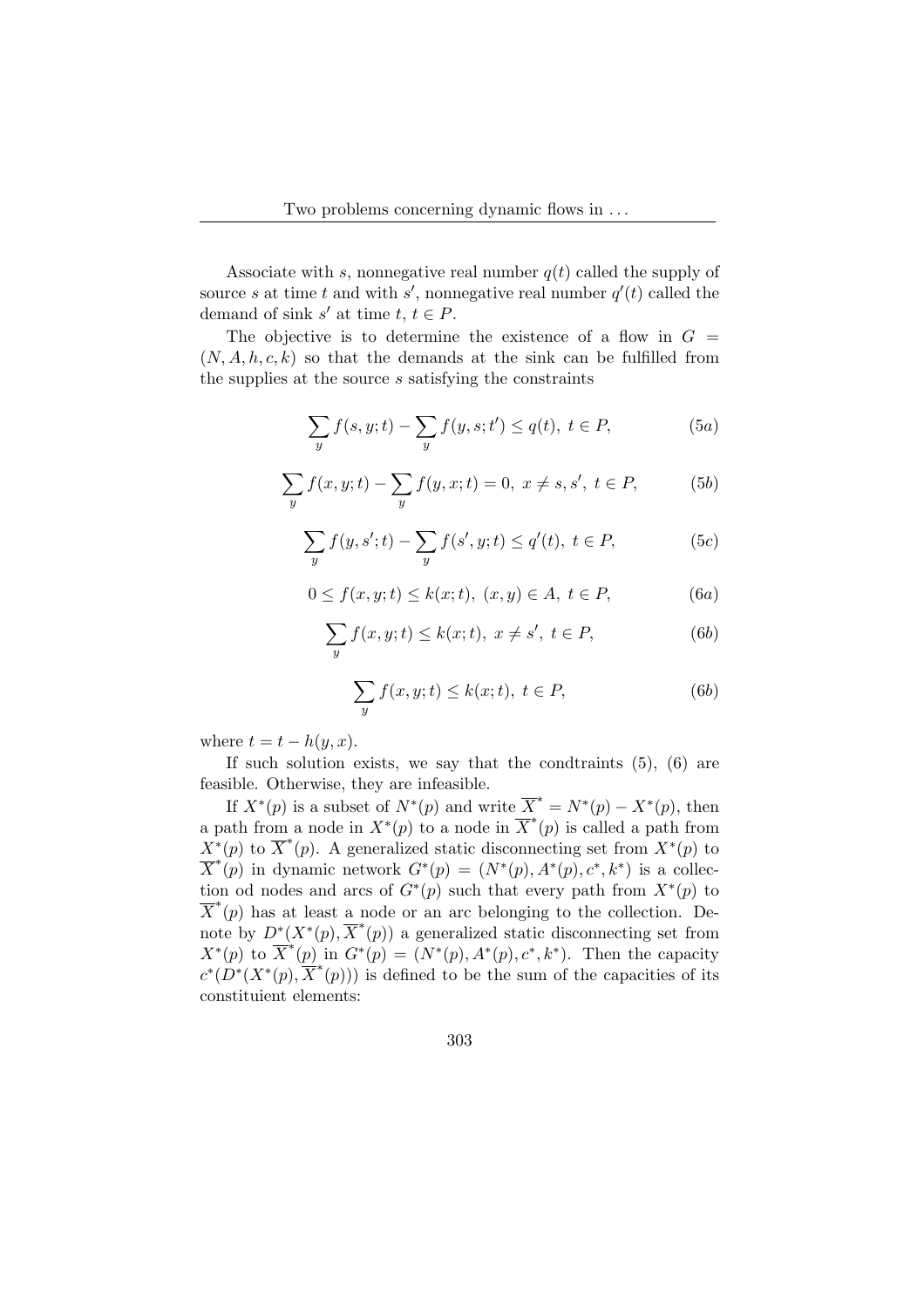$$
c^*(D^*(X^*(p), \overline{X}^*(p)))
$$
  
=  $\sum (c^*(x(t), y(t')) : (x(t), y(t')) \in D^*(X^*(p), \overline{X}^*(p)) +$   
+  $\sum (k^*(x(t)) : x(t)) \in D^*(X^*(p), \overline{X}^*(p))$  (7)

Let us consider:

.

$$
S^*(p) = \{s(t), t \in P(s)\}, \overline{S}^*(p) = \{s'(t), t \in P(s')\},\
$$

$$
T^*(p) = \{t|s(t) \in S^*(p) \cap \overline{X}^*(p)\}, \overline{T}^*(p) = \{t|s' \in \overline{S}^*(p) \cap \overline{X}^*(p)\}
$$

The following result can be found in [1].

**Theorem 1** The constraints  $(5)$ ,  $(6)$  are feasible if and only if

$$
\sum_{\overline{T}^*(p)} q'(t) - \sum_{T^*(p)} q(t) \le \min_i c^*(D_i^*(X^*(p), \overline{X}^*(p)))
$$
\n(8)

holds gor every subset  $X^*(p) \subset N^*(p)$ , where  $D_i^*(X^*(p), \overline{X}^*(p))$  is the ith generalized static disconnecting set from  $X^*(p)$  to  $\overline{X}^*(p)$  in  $G^*(p)$  =  $(N^*(p), A^*(p), C^*, k^*).$ 

Let the network  $G'(p) = (N'(p), A'(p), c', k')$  and  $Q(x) \subset P(x)$ ,  $\overline{Q}(x) = P(x) - Q(x), x \in N'(p)$ . We define  $X'(p) = \{x(t)|x \in$  $N'(p)$ ,  $t \in Q(x)$ ,  $\overline{X}'(p) = \{x(t)|x \in N'(p), t \in \overline{Q}(x)\}\$ and denote by  $D'(X'(p), \overline{X}'(p))$  a generalized dynamic disconnecting set from  $X'(p)$ to  $\overline{X}'(p)$  in  $G'(p) = (N'(p), A'(p), c', k').$ 

We have the following theorem

**Theorem 2** The constrains  $(5)$ ,  $(6)$  are feasible if and only if

$$
\sum_{\overline{T}'(p)} q'(t) - \sum_{T'(p)} q(t) \le \min_i c'(D'_i(X'(p), \overline{X}'(p)))
$$
\n(9)

holds for every subset  $Q(x) \subset P(x)$ ,  $x \in N'(p)$  where  $D'_{i}(X'(p), \overline{X}'(p))$ is the *i*-th generalized dynamic disconnecting set from  $X'(p)$  to  $\overline{X}'(p)$ in  $G'(p) = (N'(p), A'(p), c', k').$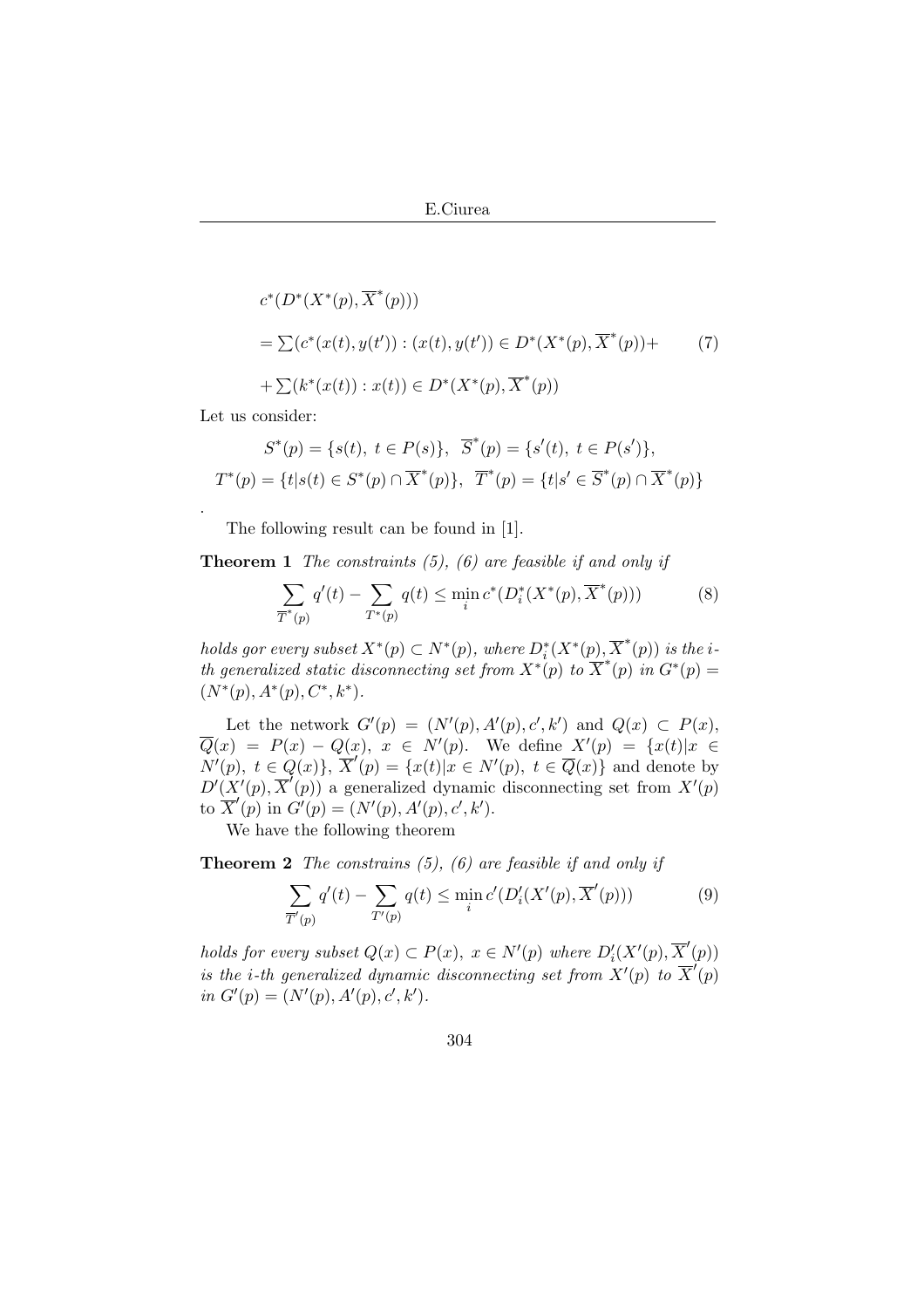Proof. The result folows directly from Theorem 1 and the fact that a dynamic flow for p time periods in the static network  $G'(p) =$  $(N'(p), A'(p), c', k')$  can be represented as a static flow in the dynamic network  $G^*(p) = (N^*(p), A^*(p), c^*, k^*).$ 

We illustrate the above results by the following example.

#### 4 Example

Consider the network  $G = (N, A, h, c, k)$  of Fig. 1a) where node s is the source,  $s'$  is the sink and  $x, y$  are the intermediate nodes.



We have  $A = (a_1, a_2, a_3, a_4, a_5, a_6), h = (3, 1, 1, 1, 1, 3), c =$  $(3, 2, 1, 2, 2, 3), N = (s, x, y, s'), k = (5, 3, 1, 4).$  For  $p = 5$  the network  $G'(5) = (N'(5), A'(5), h', c', k')$  is shown in fig.1b) with  $N'(5) = N$ ,  $A'(5) = (a_1, a_2, a_3, a_4, a_5, a_6), h' = (3, 1, 1, 1, 3), c' = (3, 2, 2, 2, 3),$  $k' = (5, 3, 1, 4).$  $\sim$ 



The network  $G'(5)$  can be converted into an equivalent arc capacity network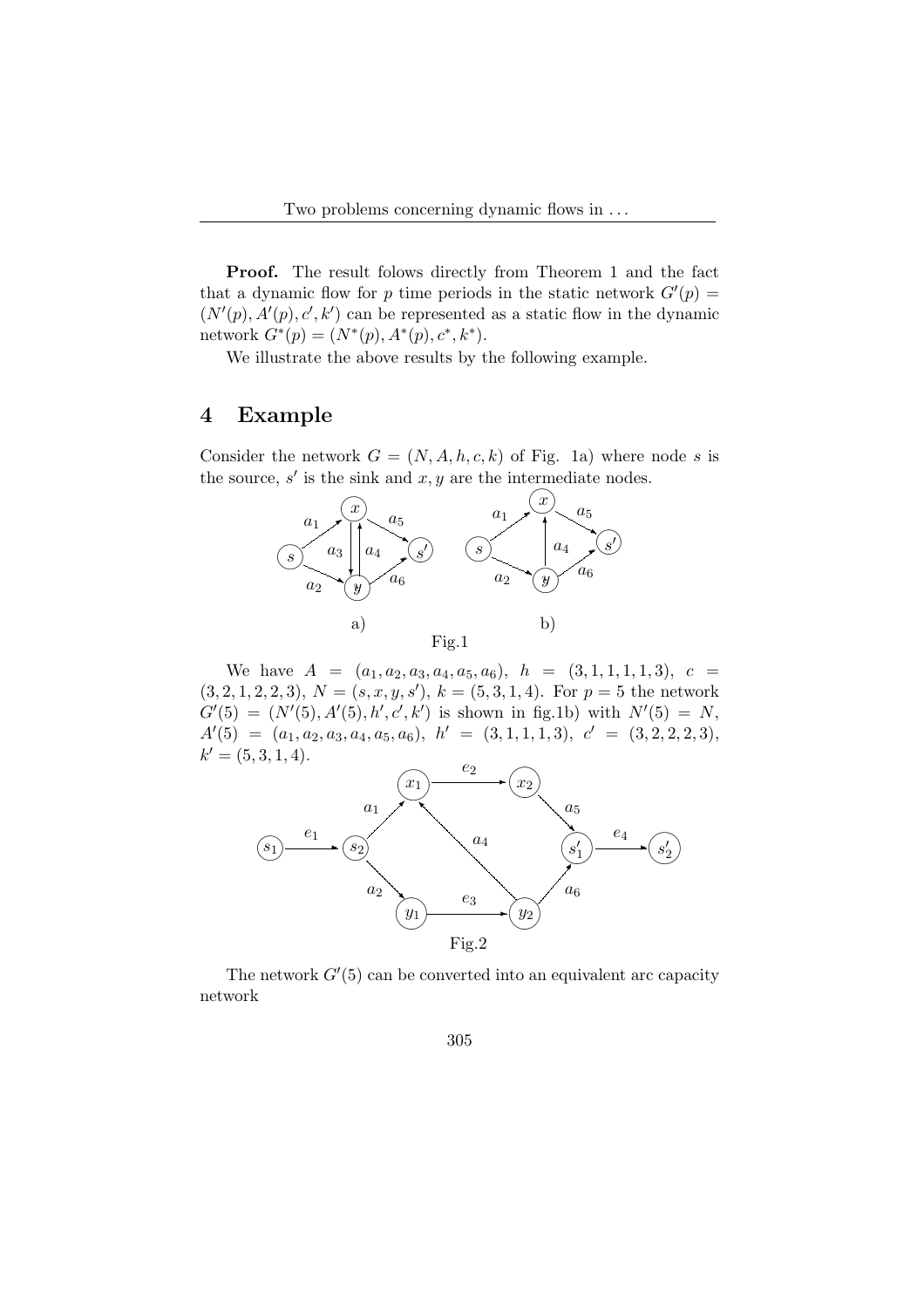E.Ciurea

$$
\widetilde{G}'(5) = (\widetilde{N}'(5), \widetilde{A}'(5), \widetilde{h}', \widetilde{c}') \text{ with } \widetilde{N}'(5) = (s_1, s_2, x_1, x_2, y_1, y_2, s'_1, s'_2),
$$
  
\n
$$
\widetilde{A}'(5) = (e_1, a_1, a_2, e_2, e_3, a_4, a_5, a_6, e_4), \widetilde{h}' = (0, 3, 1, 0, 0, 1, 1, 3, 0), \widetilde{c}' = (5, 3, 2, 3, 1, 2, 2, 3, 4) \text{ and is shown in Fig.2.}
$$
  
\nThe network  $G^*(5) = (N^*(5), A^*(5), c^*, k^*)$  is shown in Fig.3 with  
\n
$$
A^*(5) = (a_1(0), a_1(1), a_2(0), a_2(1), a_2(2), a_4(1), a_4(2), a_4(3), a_5(2), a_5(3), a_5(4), a_6(1), a_6(2)),
$$
  
\n
$$
c^* = (3, 3, 2, 2, 2, 2, 2, 2, 2, 2, 2, 3, 3),
$$
  
\n
$$
N^*(5) = (s(0), s(1), s(2), x(2), x(3), x(4), s'(5)),
$$
  
\n
$$
k^* = (5, 5, 5, 3, 3, 3, 1, 1, 1, 4, 4, 4).
$$
  
\n
$$
\widetilde{S}'(3) = a_6(1)
$$
  
\n
$$
\widetilde{S}'(4) = a_6(2) \widetilde{S}'(5)
$$
  
\n
$$
a_2(0)
$$
  
\n
$$
a_2(1)
$$
  
\n
$$
\widetilde{S}(2)
$$
  
\n
$$
a_1(1)
$$
  
\n
$$
\widetilde{S}(3)
$$
  
\n
$$
a_2(1)
$$
  
\n
$$
\widetilde{S}(4)
$$
  
\n
$$
a_2(1)
$$
  
\n
$$
\widetilde{S}(2)
$$
  
\nFig.3

The temporally repeated flow in network  $G<sup>*</sup>(5)$  generated from the maximum value and minimum time static flow  $f = (3, 2, 1, 2, 1, 0, 2, 1, 3)$ from  $\widetilde{G}'$  (5) which is equivalent with the maximum value and minimum time static flow  $F' = (2, 1, 0, 2, 1)$  from  $G'(5)$  is  $f^* = (2, 2, 1, 1, 0, 0, 0, 0, 0, 0)$  $(0, 2, 2, 1, 1)$ . It is interesting to observe that without nodal capacity constraints, the maximum static flow  $\tilde{f}$ ∗  $=(2, 2, 2, 2, 0, 0, 0, 0, 0, 2, 2, 2, 2)$ has the value  $\overline{v}^* = 8$ , whereas with nodal capacity the maximum static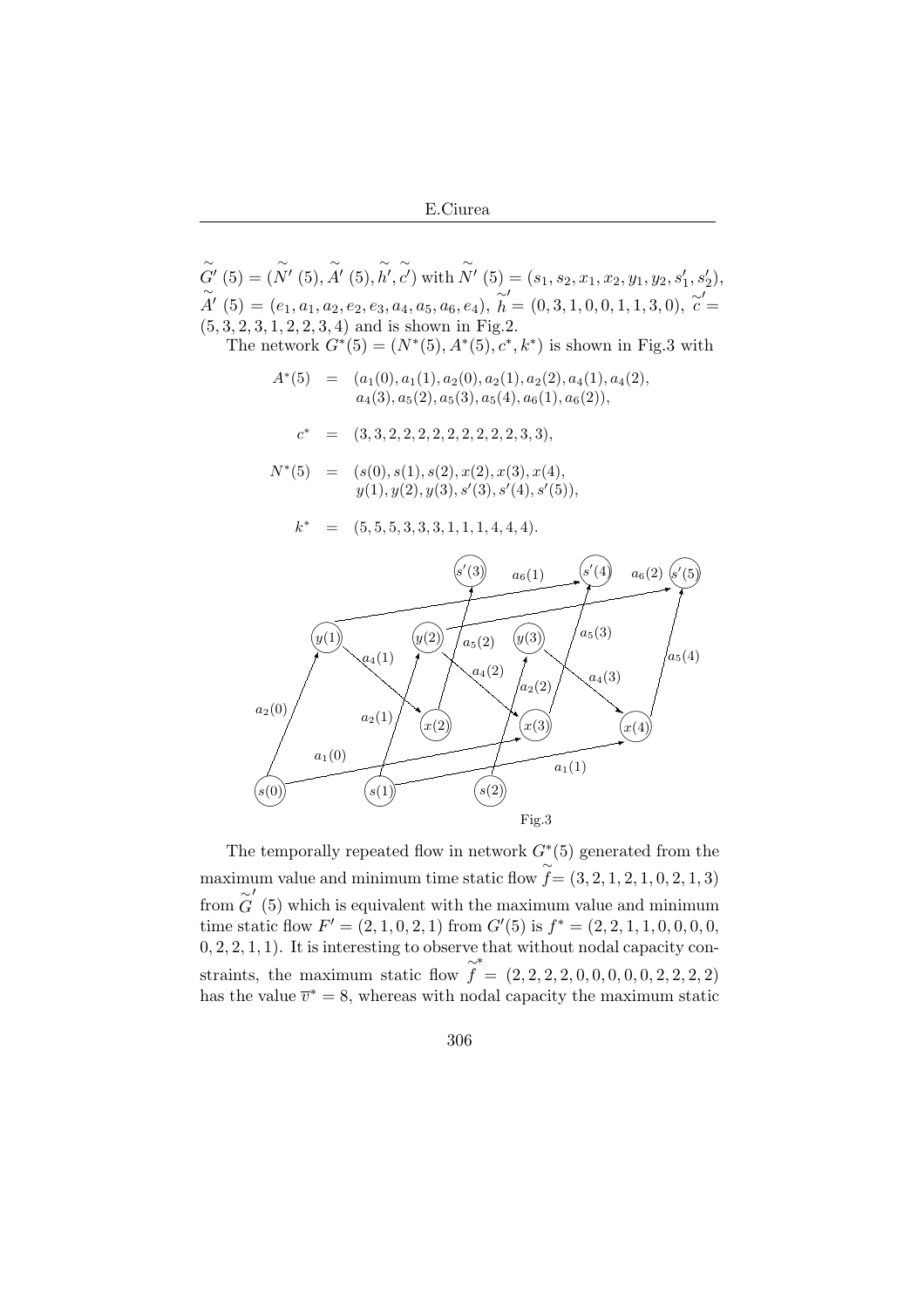flow value is reduced to  $v^* = 6$ .

The suppllies and demands are given by  $q(0) = 3$ ,  $q(1) = 3$ ,  $q(2) = 1, q'(3) = 1, q'(4) = 2, q'(5) = 3.$  In this case the problem is feasible with flow  $f^* = (2, 2, 1, 1, 0, 1, 0, 0, 1, 2, 2, 0, 1)$ . If  $q'(3) = 2$  then the problem is infeasible. To verify that condition (8) is indeed violated for some  $X^*(5) \subset N^*(5)$ , let  $X^*(5) =$  $\{s(0), s(1), s(2), x(3), x(4), y(1), y(2)\}\$ and

 $D_1^*(X^*(5), \overline{X}^*(5)) = \{(x(3), s'(4)), (x(4), s'(5), (y(1), y(2))\}.$ We have  $T^*(5) = \emptyset$ ,  $\overline{T}^*(5) = \{3, 4, 5\}$  and  $q'(3) + q'(4) + q'(5) =$  $2+2+3=7>c^*(D_1^*(X^*(5),\overline{X}^*(5)))=c^*(x(3),s'(4))+c^*(x(4),s'(5))+$  $k^*(y(1)) + k^*(y(2)) = 2 + 2 + 1 + 1 = 6$ . For  $Q(s) = \{0, 1, 2\}, Q(x) =$  $\{3,4\}, Q(y) = \{1,2\}, Q(s') = \emptyset$  we obtain the same generalized disconnecting set  $D'_1(X'(5), \mathbf{\overline{X}}'(5)) = \{(x(3), s'(40), (x(4), s'(5)), (y(1), y(2))\}$ and the condition (9) is indeed violated for some  $Q(x) \subset P(x)$ ,  $x \in$  $\mathbf{N}'(5)$ .

#### References

- [1] Chen W.K. Theory of Nets: Flows in Networks, John Wiley and Sons, New York, 1990.
- [2] Ciurea A.E. Deux remarques sur le flot dynamique maximal de cout minimal, R.A.I.R.O, Vert 3, Paris, 1979, pp.303–306.
- [3] Ciurea A.E. Les problemes des flot dynamiques, Cahiers du CERO, vol.26, No.1–2, Bruxelles, 1984, pp.3–9.
- [4] Ciurea A.E., Radescu N. Les problemes des flotts dynamiques maximaux, Analele Univ. Craiova, seria M-F-C, vol.XI, 1983, pp.47–51.
- [5] Ford L.R., Fulkerson D.R. Flow in Networks, Princeton University Press, Y., Princeton, 1962.
- [6] Minieka E. Maximal, lexicographic and dynamic network flows, Opns. Res., Atlanta, vol.21, No.7, 1973, pp.517–527.